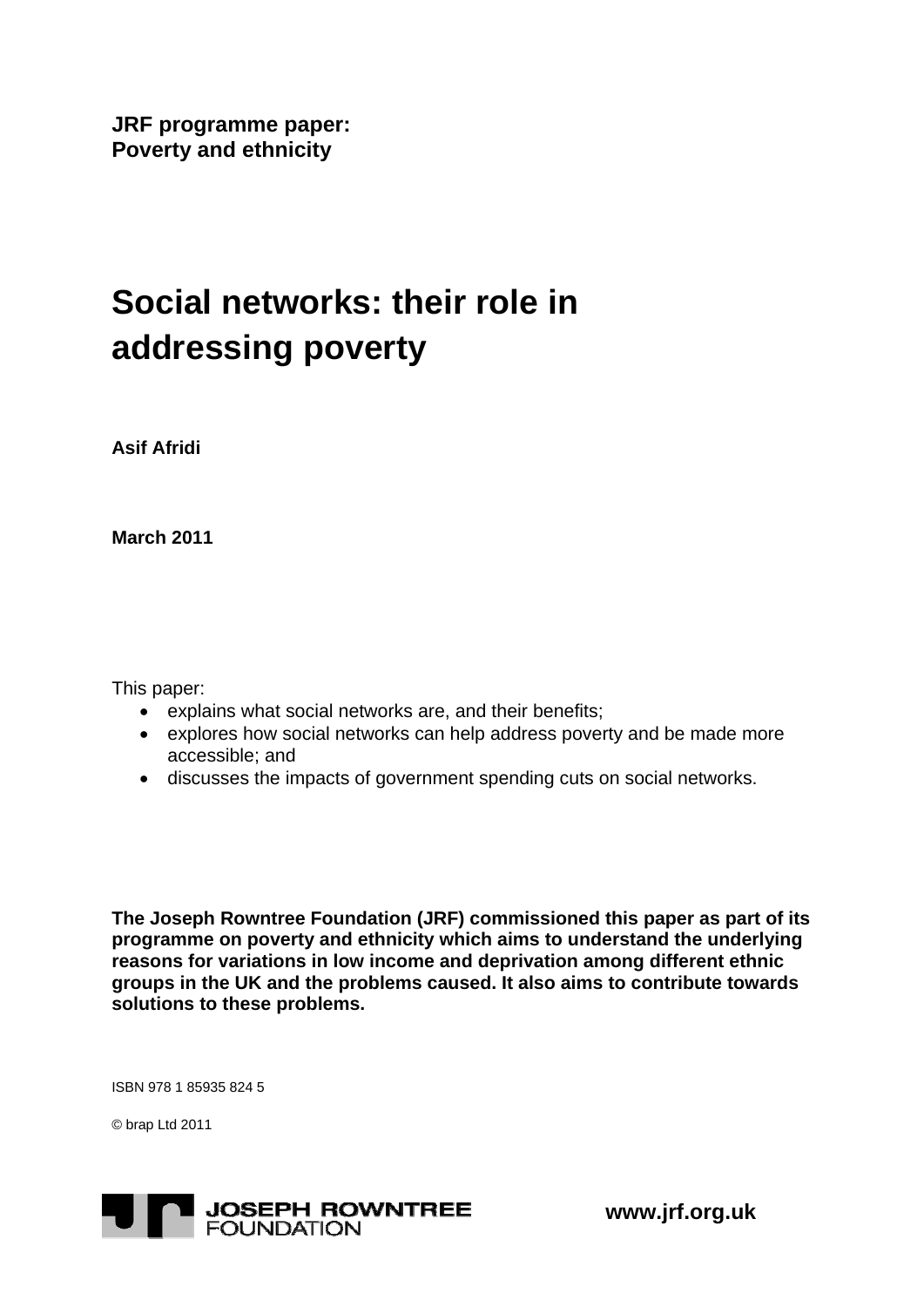This paper was commissioned to inform the work of the JRF poverty and ethnicity programme, which aims to understand the underlying reasons for variations in low income and deprivation among different ethnic groups in the UK and the problems caused. It also aims to contribute towards solutions to these problems.

The Joseph Rowntree Foundation has supported this project as part of its programme of research and innovative development projects, which it hopes will be of value to policy-makers, practitioners and service users. The facts presented and views expressed in this report are, however, those of the authors and not necessarily those of JRF.

Joseph Rowntree Foundation The Homestead 40 Water End York YO30 6WP www.jrf.org.uk

This report, or any other JRF publication, can be downloaded free from the JRF website (www.jrf.org.uk/publications/).

© brap Ltd 2011

First published 2011 by the Joseph Rowntree Foundation

All rights reserved. Reproduction of this report by photocopying or electronic means for non-commercial purposes is permitted. Otherwise, no part of this report may be reproduced, adapted, stored in a retrieval system or transmitted by any means, electronic, mechanical, photocopying, or otherwise without the prior written permission of the Joseph Rowntree Foundation.

ISBN: 978 1 85935 824 5 (pdf)

Ref: 2633

Contact: Helen Barnard [helen.barnard@jrf.org.uk](mailto:helen.barnard@jrf.org.uk)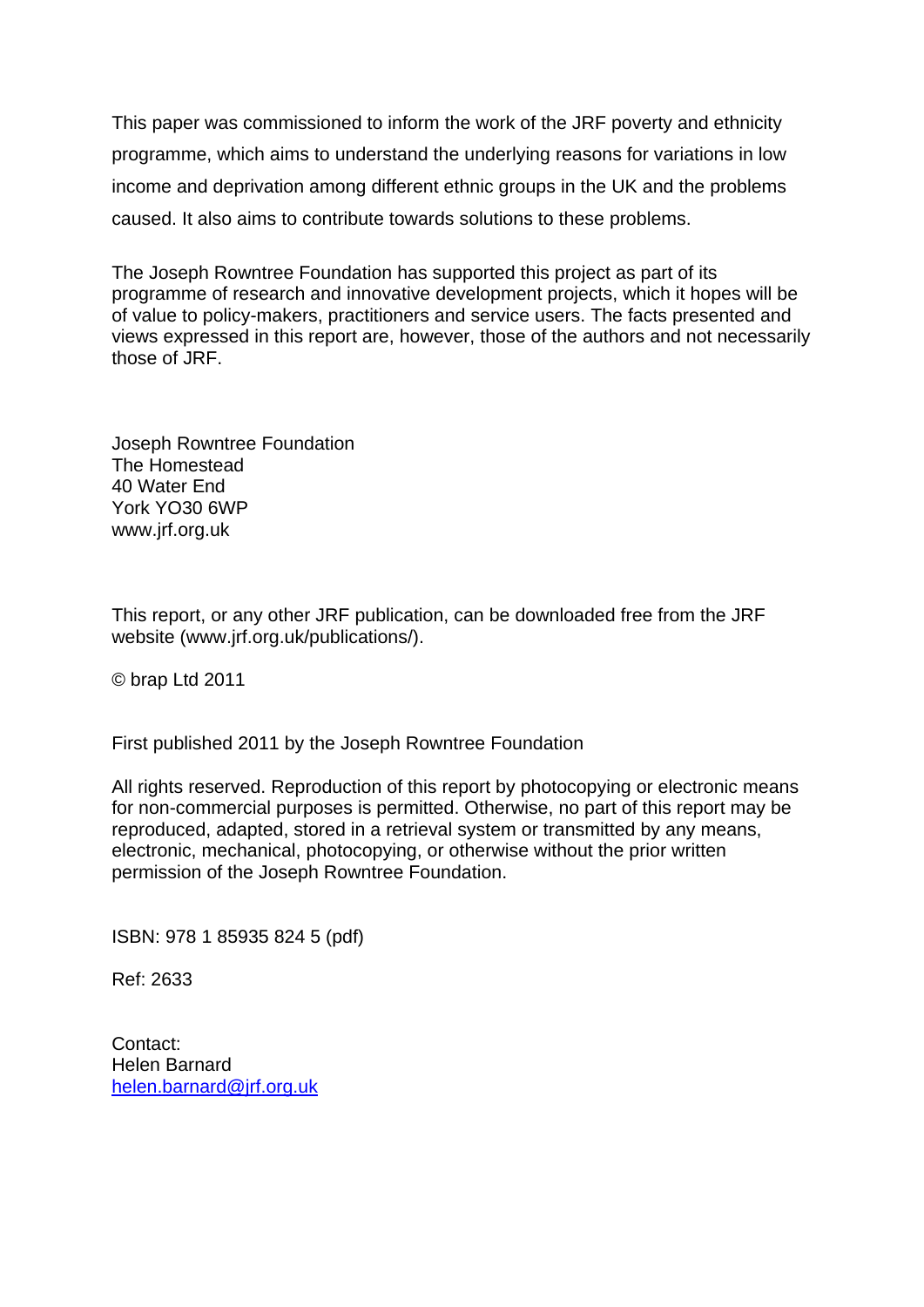# **Contents**

### **Page**

| <b>Section 1</b> | Introduction                        |    |
|------------------|-------------------------------------|----|
| <b>Section 2</b> | The benefits of social networks     | 5  |
| <b>Section 3</b> | Do social networks address poverty? | 9  |
| <b>Section 4</b> | Conclusions and recommendations     | 13 |
|                  | References                          | 16 |
|                  | About the author                    |    |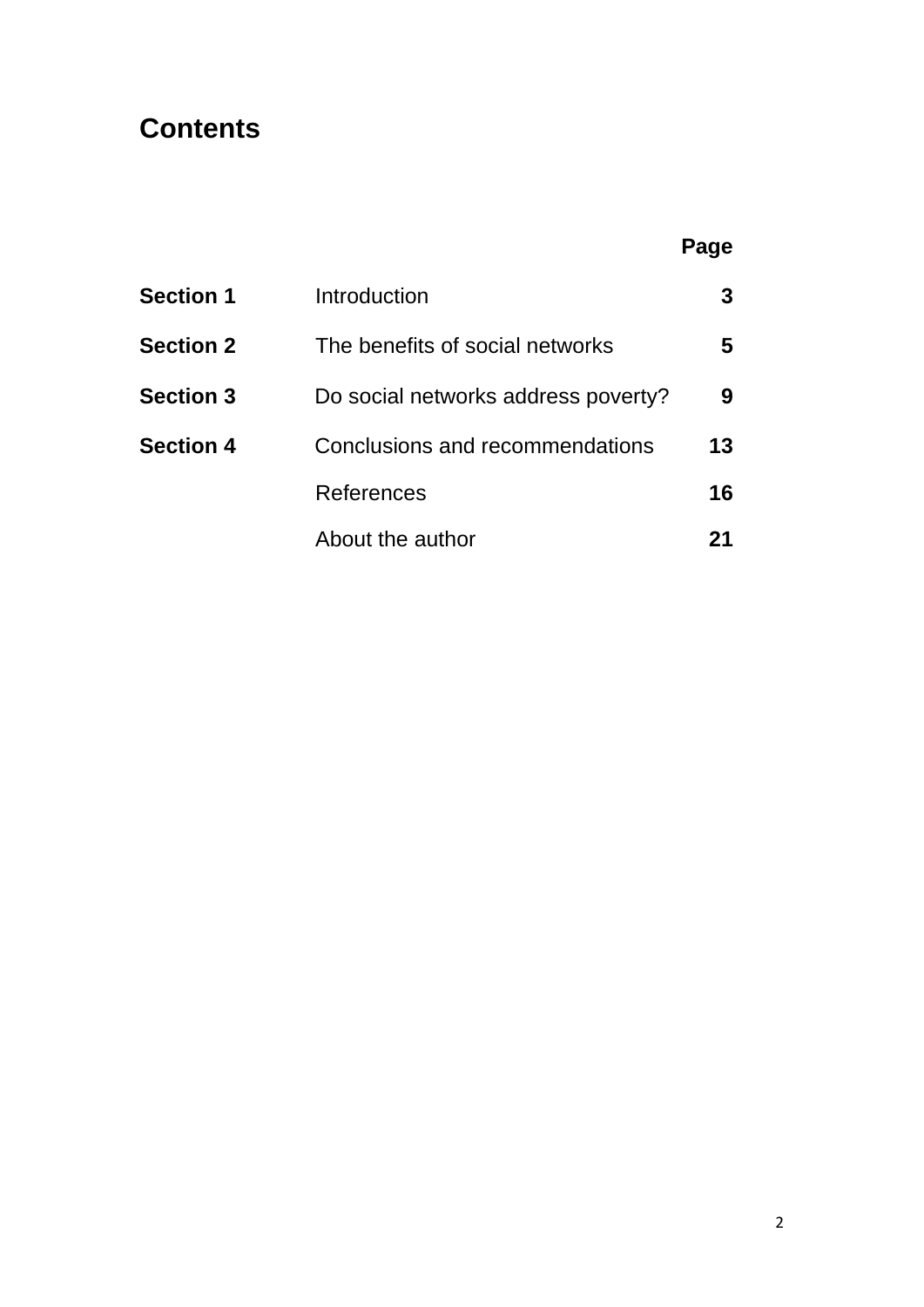# **Introduction**

#### **Background**

Perhaps future generations will look back on early 2011 as a turning point: the time when British society, faced with the prospect of the deepest public spending cuts in decades, rediscovered a talent for self-help and mutuality. We did it during the blitz, we can do it again. Statements by the Government's newly launched Big Society Network are not short on aspiration in this respect: "Our aim is to not only create the largest co-operative or mutual in Britain, but to create a mutual that is Britain". In other words, in these times of austerity, people will need to be prepared to help each other more.

From the 'Big Lunch' to 'enterprise clubs', 'social networks' – the ties between individuals or groups – are receiving more attention in public policy discourse (Broome *et al.*, 2010) as people are encouraged to help each other. This paper examines whether and how social networks help people cope with or move out of poverty. Is the power of social networks being overstated? What, if anything, could government and other organisations be doing to enhance social networks that tackle poverty and disadvantage? Evidence and ideas are needed to ensure that strategies intended to do more with fewer public resources do not have a negative effect on the most vulnerable.

In preparing this paper it became clear that there are gaps in available research and evidence on this specific subject, particularly in a UK context. While drawing upon existing literature, this paper should be read primarily as a reflection of brap's views on the subject.

#### **About brap**

A Midlands-based national equality and human rights charity, brap (formerly Birmingham Race Action Partnership) has 12 years' experience of participating in and co-ordinating voluntary sector-based community groups and networks aimed at addressing inequality and poverty experienced by marginalised groups in the West Midlands, particular minority ethnic (BME) groups. The charity also plays an active role in national policy development on issues of poverty, inequality and human rights (www.brap.org.uk).

#### **Some definitions**

This paper refers to a number of different types of social networks – defined as the ties between individuals or groups. These include 'formal' networks (e.g. voluntary organisations and associations) and 'informal' networks (e.g. family, friends and work-related ties) as well as, to a lesser extent, internetbased social networks. This paper focuses particularly on experiences of minority ethnic communities and civil society organisations/networks (reflecting brap's area of expertise). However, the paper draws broader conclusions equally applicable to a range of vulnerable groups in the UK.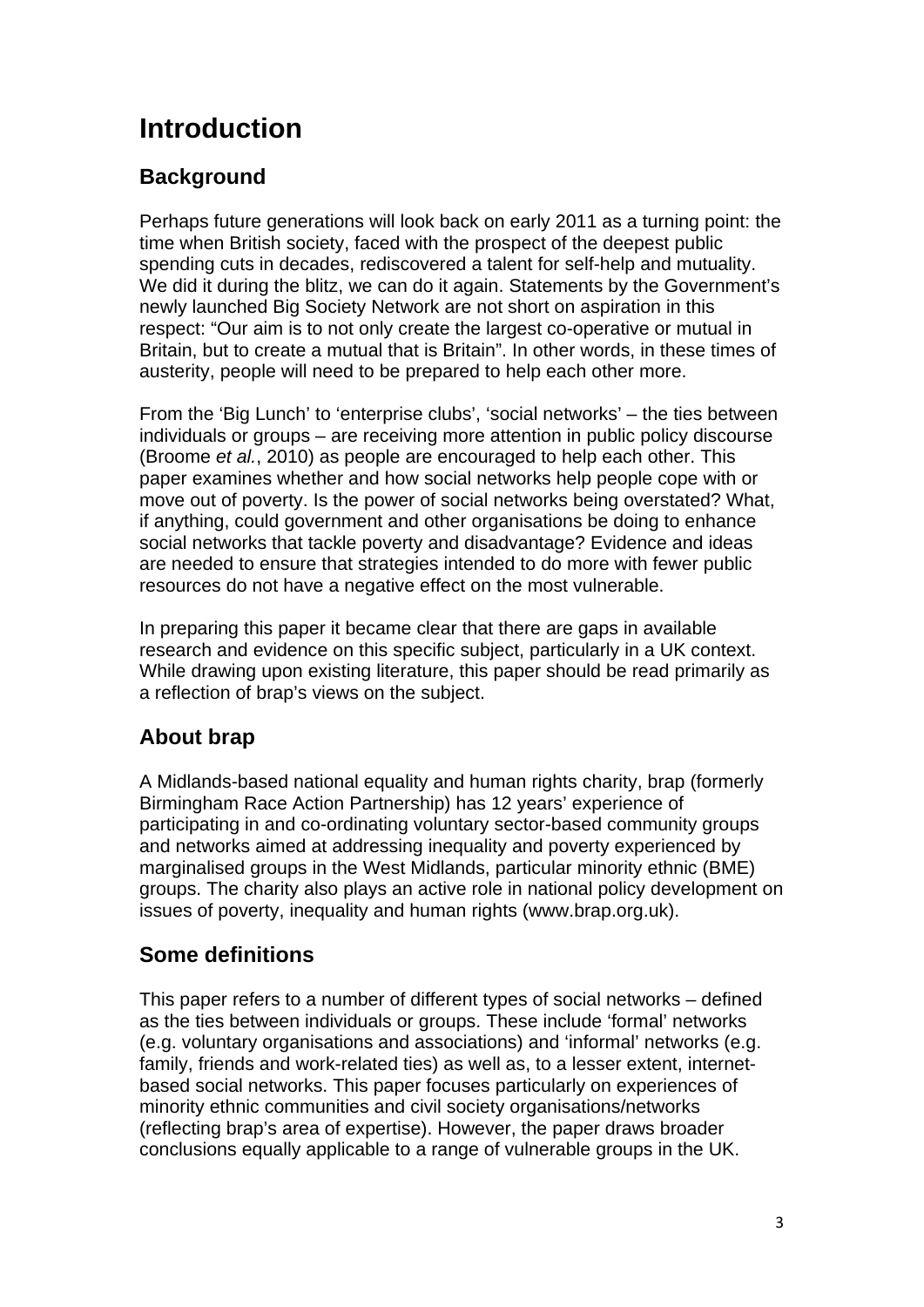It also discusses the role of social networks in helping people to cope with, prevent, combat, move out of, and avoid going back into poverty. All of these different activities are described under the catch-all description of 'addressing poverty'. Particular activities are described separately where relevant.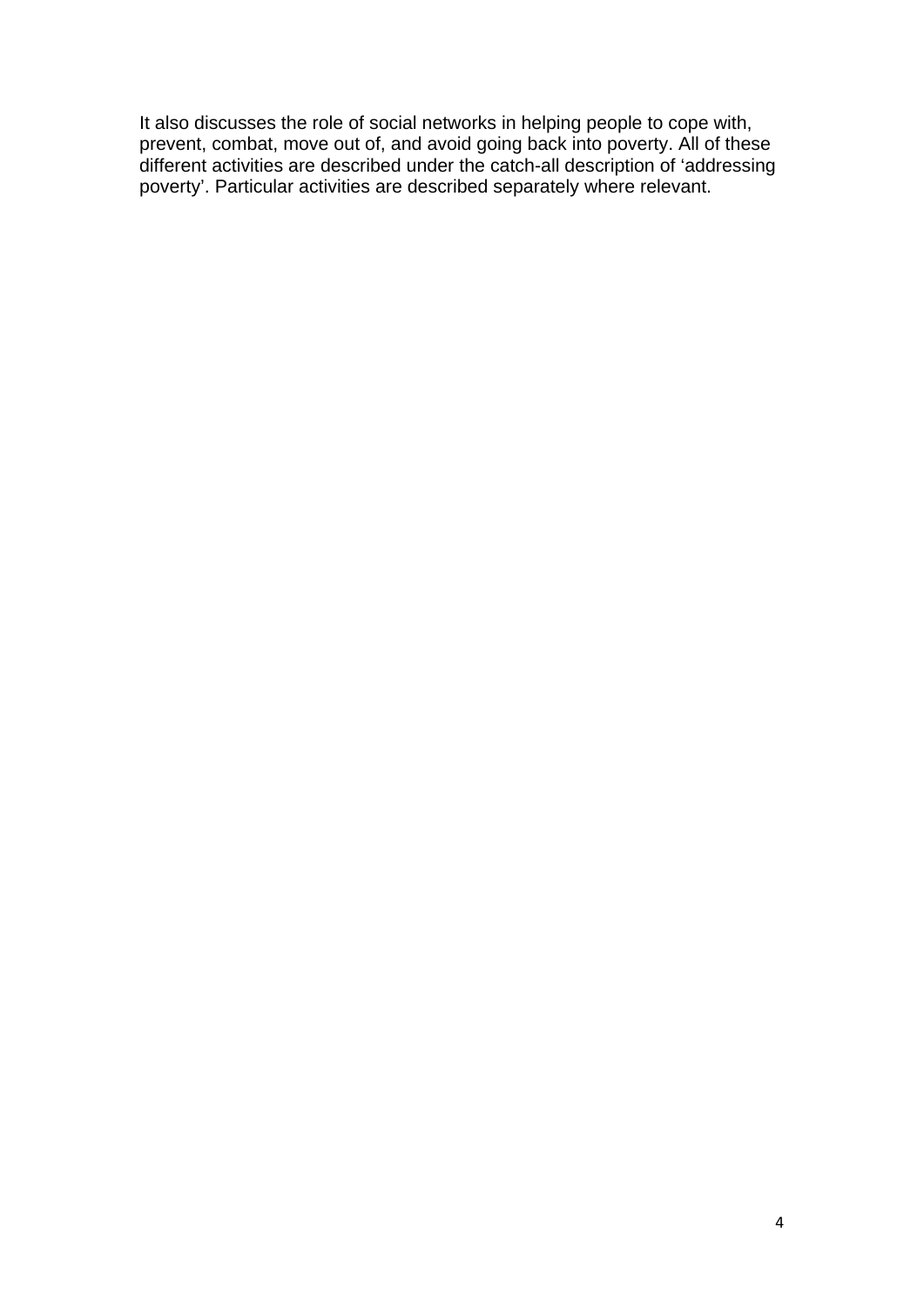## **The benefits of social networks**

It is increasingly claimed that electronic connections and changing social behaviour have made the network a ubiquitous organising principle, the dominant means not just of getting things done, but also of thinking about how things can and should be achieved in a networked age. Consequently, it is perhaps to be expected that the existing research base on social networks and network theory is enormously wide and varied. While there is some consideration of social networks in the context of poverty and disadvantage this is not strictly speaking the primary focus; far more literature is concerned with the broader benefits and utility of social networks.

The most relevant of these benefits and uses are considered below including:

- Improving access to employment opportunities.
- Improving service delivery.
- Mentoring and raising aspirations.
- Mutual support.
- Collective action and campaigning.

#### **Improving access to employment opportunities**

In social network theory, a key distinction is made between networks of 'weak bonds' and 'strong bonds' (Granovetter, 1973). Strong bonds are most closely associated with family, kin, and an immediate circle of friends; weak bonds with more distant contacts and acquaintances.

Paradoxically, the most valuable contacts are not necessarily those with whom individuals have the strongest ties. People also have networks of people from different walks of life, casual acquaintances and friends of friends. And empirical studies – particularly from the US – increasingly demonstrate that it is social networks comprising these weak bonds that have the greatest potential to deliver longer-term material gains, such as employment opportunities (Fernandez *et al.,* 2000 and Calvo-Armengol *et al.,* 2004).

Other research, however, indicates that in some circumstances – such as in newly-settled immigrant communities – networks of strong bonds comprising largely kith and kin can also deliver economic and employment benefits (Waldinger, 1997).

Social networks can provide income where formal work is not available. An organisation called Community Links ([www.community-links.org\)](http://www.community-links.org/) has supported people to build on the skills developed through this kind of informal work. They have educated informal workers regarding the benefits of transferring to the formal economy, while also raising awareness more generally (amongst businesses and government) about the causes of informal working. Coupled with activity to ensure they can be assisted in locating and retaining fulfilling formal work, the use of social networks in this context could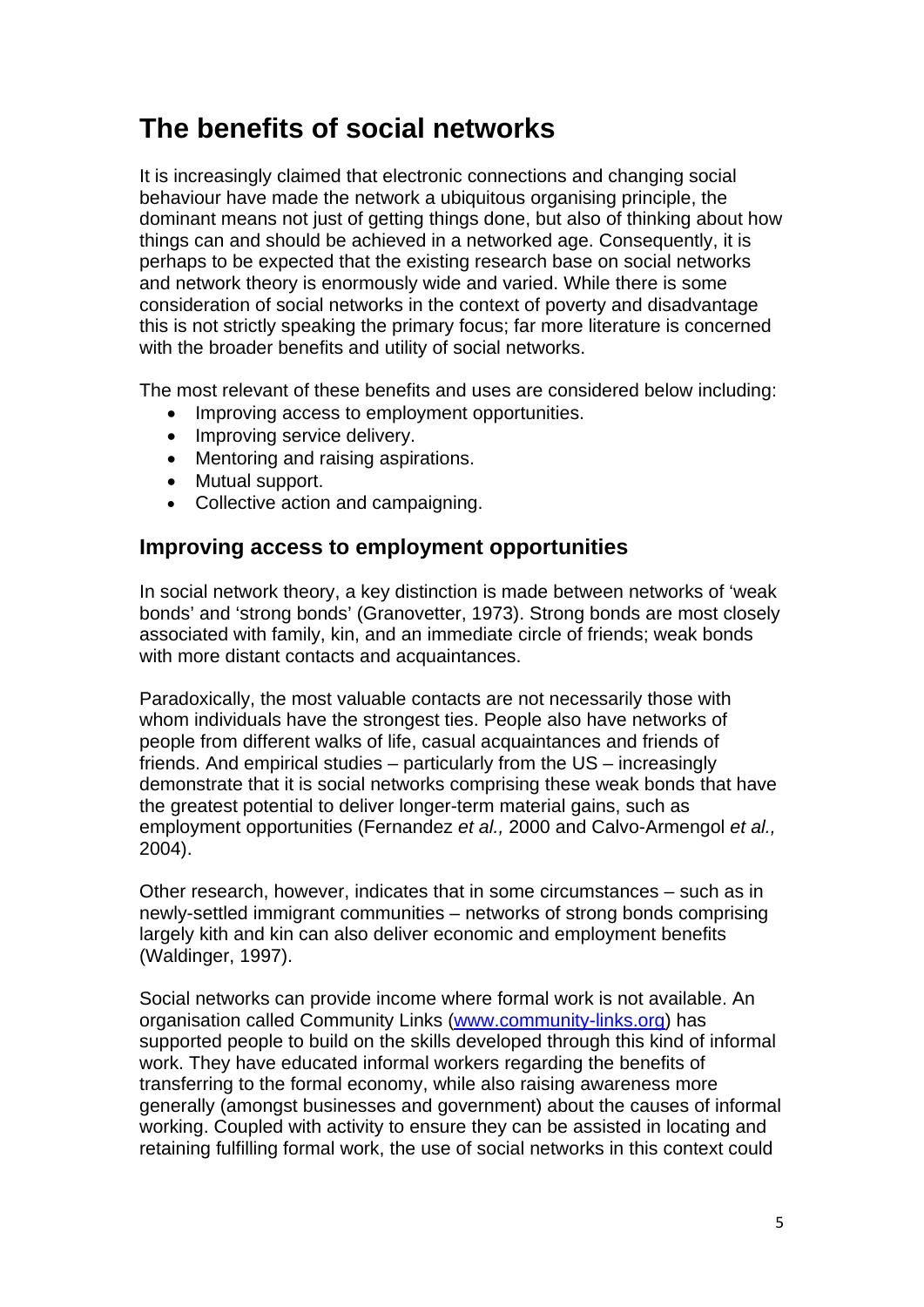help people to generate income or achieve a more secure income where they otherwise may have failed.

#### **Using the power of social networks in service delivery**

In recent years many voluntary sector agencies and some public service bodies have recognised the role improved social networks can play in supporting families and communities.

The Revolving Doors Agency's 'Think Family' approach [\(www.revolving](http://www.revolving-doors.org.uk/)[doors.org.uk\)](http://www.revolving-doors.org.uk/), for example, seeks to combine more effective inter-agency working in adult services with family-focused approaches that help build family relationships, social networks and cohesion for some of the most excluded and marginalised clients (Herlitz and Jones, 2009). This work has prioritised those whose 'multiple needs' – mental health problems, homelessness, drug use, lack of legitimate income – perpetuate inter-generational exclusion and disconnectedness from public services, mainstream opportunities and wider social integration.

Other types of voluntary sector provider also utilise social networks in how they deliver services. Development Trusts, for example, contribute to tackling wealth inequalities by assisting residents to take up benefits to which they are entitled, helping them reduce their outgoings, strengthening the local economy by offering skills development programmes and starting-up social enterprises, and helping people into employment (Quatermain, 2008).

An exemplar of this approach – and recently one of the most widely covered examples – is Acumen Community Enterprise Development Trust ([www.acumentrust.org.uk\)](http://www.acumentrust.org.uk/) in the former coal mining area of Easington in County Durham (Hetherington, 2008). Acumen recognises that poverty reduction starts with building social capital and by getting people involved in community projects. In this way, the trust is able to engage with local people and help them gradually move towards economic activity.

There has also been something of a growth in mutual support 'circles' based broadly on the old 'local exchange trading scheme' (LETS) model of barter and exchange. Here, social networks (also utilising the additional power of online communication) bring participants together to provide and exchange services such as childcare and other forms of support and welfare. Southwark Circle ([www.southwarkcircle.org.uk\)](http://www.southwarkcircle.org.uk/) extends this idea with local Neighbourhood Helpers and a social network for teaching, learning and sharing. However, it should be recognised that models like this may require a relatively large amount of investment to activate network activities.

#### **Mentoring and raising aspirations**

Mentoring programmes make strong use of social networks to provide befriending and role model support especially for disadvantaged children and young people. For over thirty years, 100 Black Men 'chapters' across the US have provided mentoring, educational, anti-violence and economic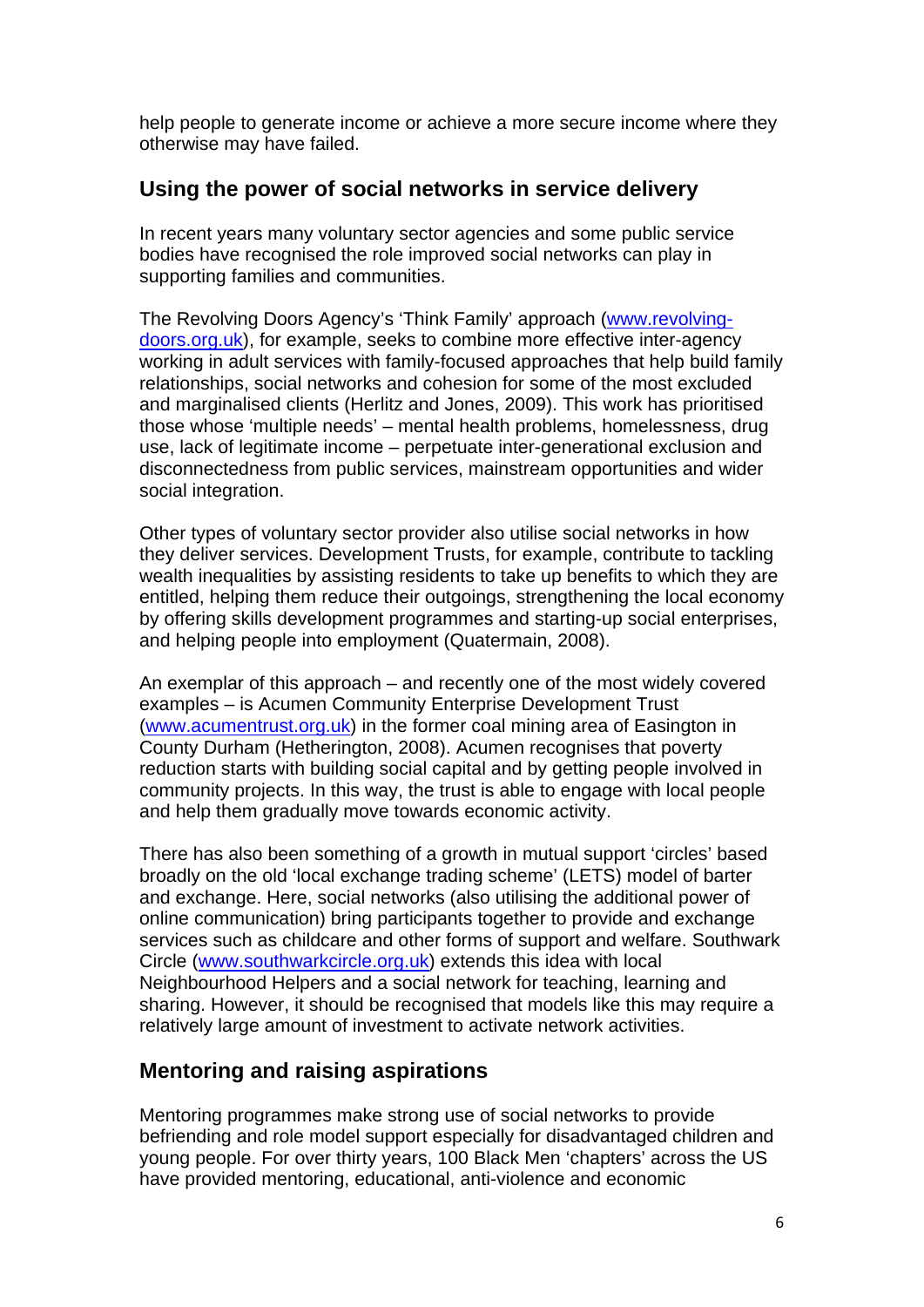development programmes aimed at addressing the persisting disadvantage of pupils from minority ethnic groups in the educational system, those excluded from school, and minority ethnic group disadvantage in the labour market. There are now 100 Black Men chapters active in a number of major cities in the UK.

These kind of mentoring schemes focus on personal and skills development as a means of addressing poverty, disadvantage and exclusion. Recent years have also seen the adoption of mentoring, often as in-house 'peer mentoring' arrangements in universities, blue-chip corporations and some public sector bodies.

Business peer mentoring has also become increasingly fashionable in virtually all parts of industry, but especially in the business development world – for example, with Chambers of Commerce and related services. As well as reflecting an appetite for peer support as a means of sharing skills and expertise and improving business performance (whether for those already in business, or for would-be entrepreneurs, particularly from groups underrepresented in business), it is also likely that peer mentoring at least – to some degree – indicates providers' efforts to identify successful but less costly business support services. This has become increasingly necessary in the current climate of public spending cuts and following the closure of the Regional Development Agencies, previously key funders of business support and development services.

#### **Mutual support and comfort**

There is an extensive body of research that examines the role of social networks amongst older people in particular. Pensioner poverty and the diminishing of networks that tends to happen as a consequence of ageing contribute directly to social exclusion, which is especially relevant in terms of elderly care, emotional support, and well-being (Hoff, 2008). And as Patsios (2006) has observed, '…there is one group of pensioners which should be the focus of any comprehensive policy aimed at alleviating social hardships: poor single pensioners who are not able to participate because they lack a social network and/or are in poor health. Arguably, among pensioners, these are the most socially deprived and excluded.'

Social networks also help many others who are living in or at risk of poverty, helping them, at different stages of their life, to access things like information about benefits (via 'weaker bonds' with 'looser' contacts) through to childcare and emotional support (from family and friends via 'stronger bonds') (Cattell, 2001). Some of these bonds and linkages can be improved. In New Cross Gate, south-east London, for example, the RSA has drawn up a detailed map of the neighbourhood's social networks in order to identify the individuals and places that can link people up to each other. It believes that this will allow more isolated individuals to benefit from other residents' connections (Williams, 2010).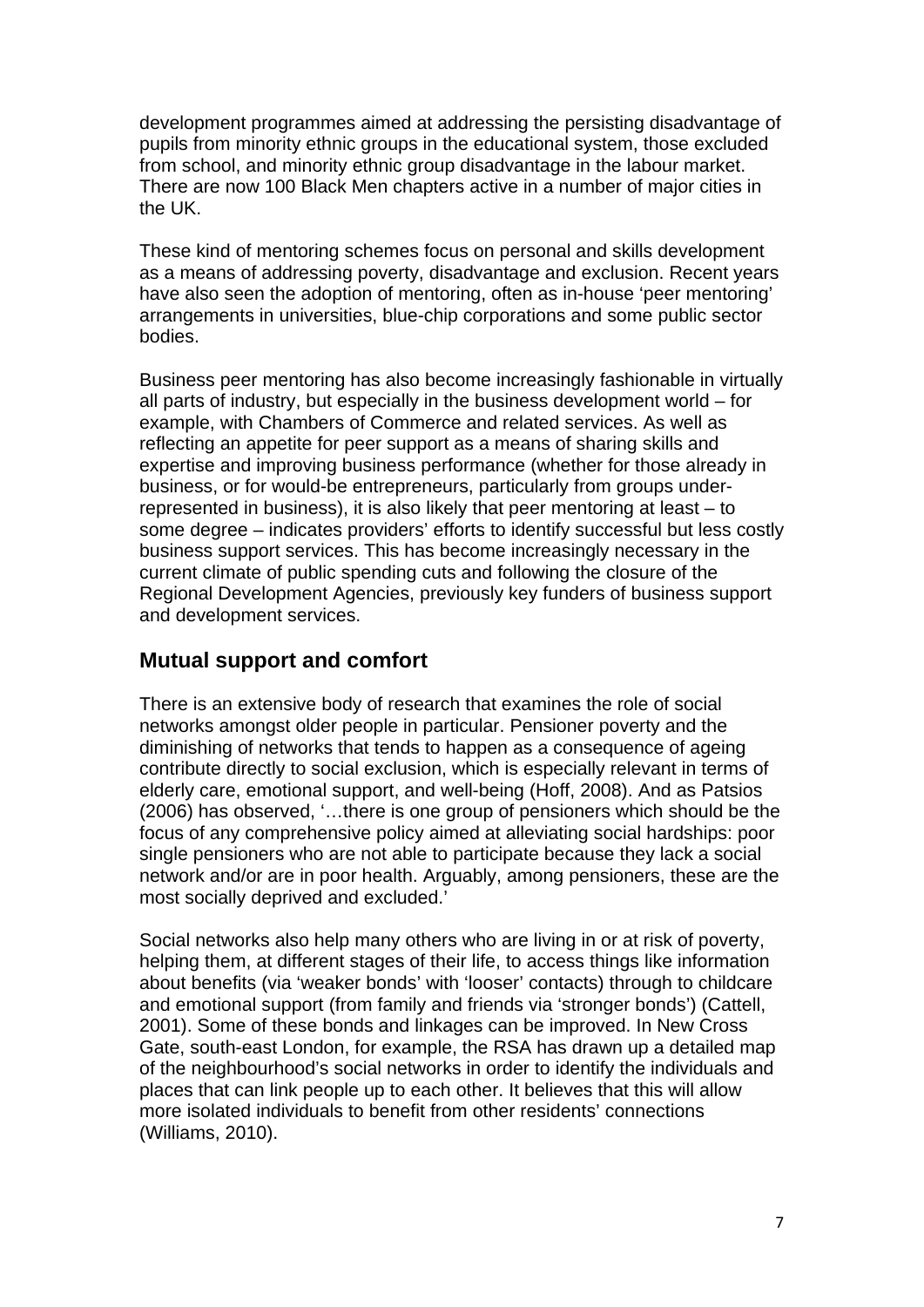#### **Collective action and campaigning**

Social networks – and especially networks facilitated by online social media – have an increasingly dominant role in activism and campaigning.

For example, the use of social networking to co-ordinate Obama's successful presidential campaign is well known (Carr, 2008). Make Poverty History's Campaign for the G8 summit reached some 800,000 activists online and 500,000 signed up to an email list (Leadbeater, 2007).

More recently, the growing student movement against tuition fee increases and UK Uncut, the broad coalition of activists opposing government public spending cuts and austerity measures, have used social networking and social media to reach out to new supporters, widening their campaigning to include issues such as corporate tax avoidance and broader issues to do with 'marketisation' and privatisation (English Islam Times, 2010).

Shirky (2010) argues that new social media and social networking technology is creating a 'cognitive surplus' – an increase in 'thought power' and collective creativity – which massively increases and accelerates the 'leverage' that can be applied to social problems in the form of campaigning or activism.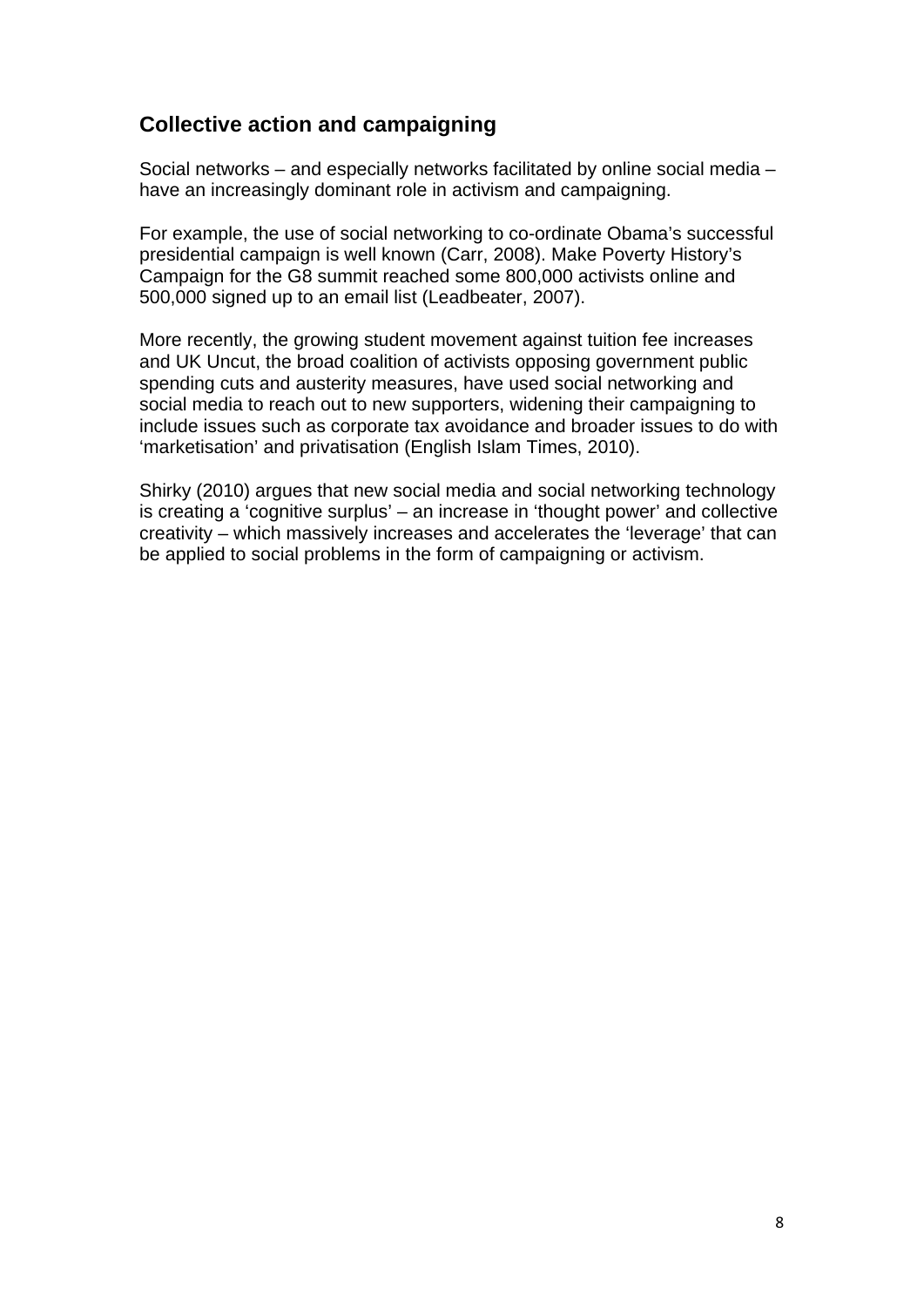### **Do social networks address poverty?**

The discussion above demonstrates some of the clear and diverse benefits that social networks bring to a wide range of people. But while all of this may be positive, it does not tell us about the relative value of using social networks as a way of addressing poverty. This is because for some people, social networks may well provide a way out of poverty – but for others, they may offer, at best, only a temporary mitigation of its worst effects. What implications does this have for 'using' social networks to address poverty? How many 'eggs' should be put into this particular 'policy basket'?

There are two key questions that help us to start to consider this. Firstly, what role do social networks play in addressing poverty? And secondly, can anything be done to change or make social networks more accessible to those in or at risk of poverty?

#### **How do social networks address poverty?**

From the examples above, there are three main ways that social networks can address poverty:

- They can enable the sharing of resources (time, expertise, support) and information (job opportunities, benefits advice, influence).
- They can provide mutual support and opportunities to learn or develop skills (support to start a business, for example).
- They can create strength in numbers and enable collective action or voluntary effort (improving a local area, for example, or social campaigning, or ensuring a voice in local affairs).

A virtue of social networks often covered in the research is that creating the right kinds of 'weak ties' can help people gain access to work and other mainstream opportunities. The potential of social networks to provide access to employment opportunities will become an increasingly important issue as the current austerity measures begin to impact on the wider economy and result in mounting redundancies.

Yet employment on its own does not necessarily offer a sustainable route out of poverty if job security and low pay (issues related largely to the economic climate and labour market supply and demand) are not also addressed. For many – around one-fifth of those in poverty – their poverty is recurrent (Tomlinson and Walker, 2010). The type of work that people who are unemployed or in low-paid jobs access through informal social networks is often low quality – poorly paid, insecure, offering little opportunity for progression. It is very difficult to move from these kinds of jobs to the more secure, better-paid jobs that do give an opportunity to progress. Creating social networks that lead people towards better quality work could be a very positive step, but there is little evidence on how to do it. Cuts to working tax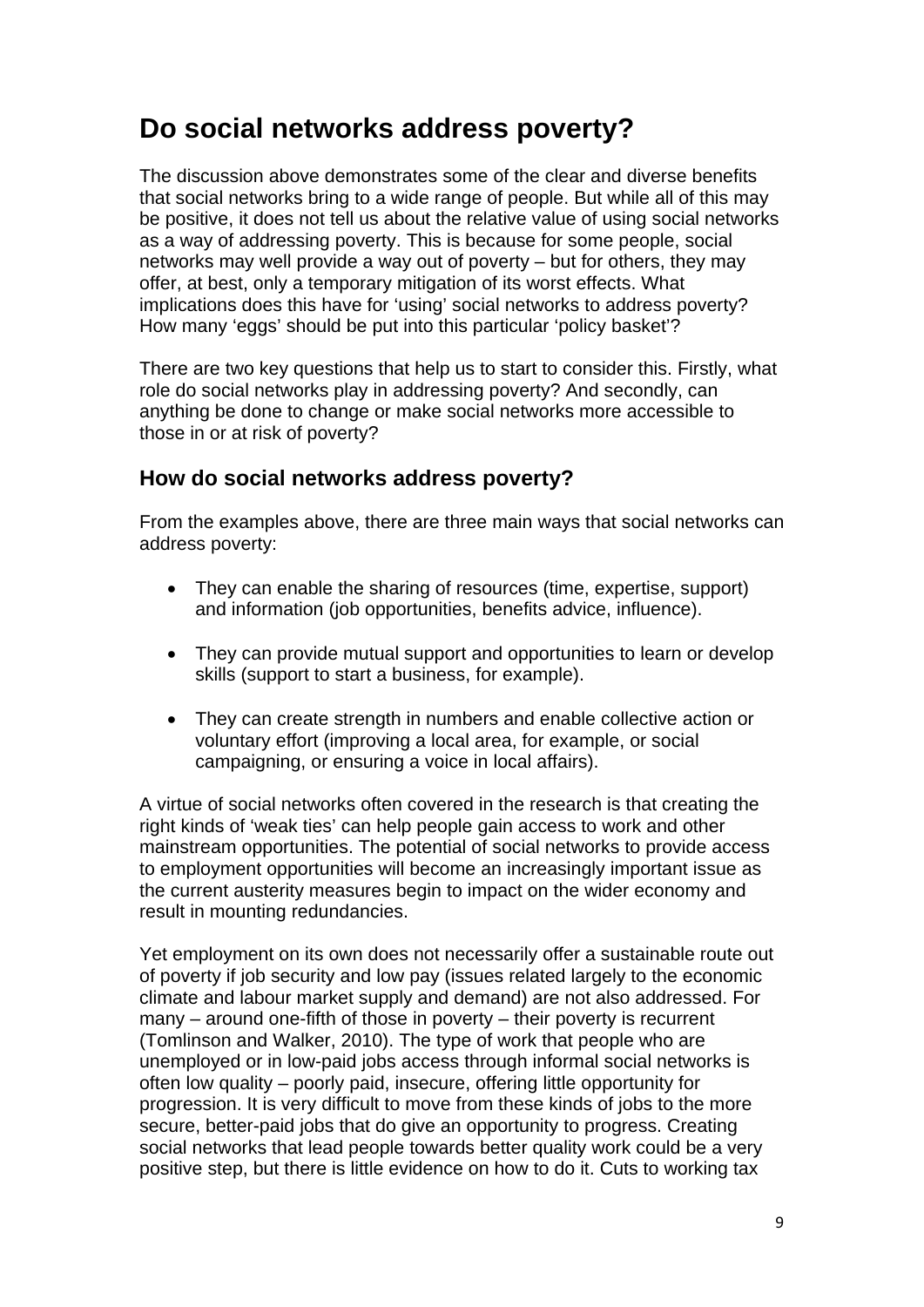credit and childcare support are also likely to make the challenges faced by working families even harder to deal with.

Social networks may also help to ameliorate the impact of poverty by improving access to other types of 'social assets' like childcare or neighbours who will look after your property. Yet, as Saegert points out, these are collective assets that can't be 'owned' by individuals, instead they help people to make the most effective use of the 'human capital and household financial resources' they do have. Such social assets are 'not an alternative to providing greater financial resources and public services to poor communities' (Saegert *et al.,* 2001).

This health warning about seeking to utilise social networks as a key response to poverty reflects a more fundamental point – the need for poverty prevention strategies to deal with the underlying causes of poverty. And this is something not generally evident in the examples of social networks in action described above. To address the causes of poverty, social networks would need to be able to effect wider changes in resource distribution across society – not only for those living in poverty. And even assuming they had the power to do this, wider society remains largely hostile to notions of redistribution – a persisting belief that 'elitism is efficient, exclusion necessary, prejudice natural, greed good, and despair inevitable' (Dorling, 2010a).

#### **Can social networks be made more accessible?**

But if a kind of 'network poverty' is known to exist, and some people's quality of life and opportunities are reduced by having insufficient involvement in social networks, this should prompt us to ask whether social networks can be made more accessible – and also, at least by inference, whether government has a role in fostering social networks where they are weak or eroded.

This is problematic because social networks are not inherently inclusive and many cannot be made more accessible. It is widely documented, for instance, that many influential social networks are not predicated on equality of opportunity. Tilly (1999) describes the important role networks play in transmitting and sustaining power relations, characterising this as 'exploitation' and 'opportunity hoarding' (in relation to labour market opportunities, for example, or other forms of social influence). Networks, he says, rely on their exclusivity in order to create useful monopolies and do not necessarily create equal benefits for all of their participants.

Also, class differences are observable not just in the composition of people's social networks, but also to some extent in people's behaviour within social networks. One US study (Horvat *et al.,* 2003), for example, found that middle class parents in parent-school networks were more likely to react collectively in response to problems their pupils may be having with the school, while working class and poor parents were more likely to react along family and kinship lines. The middle class parents were also more able to draw on wider contacts to mobilise the information, expertise, or authority needed to contest the judgments of school officials.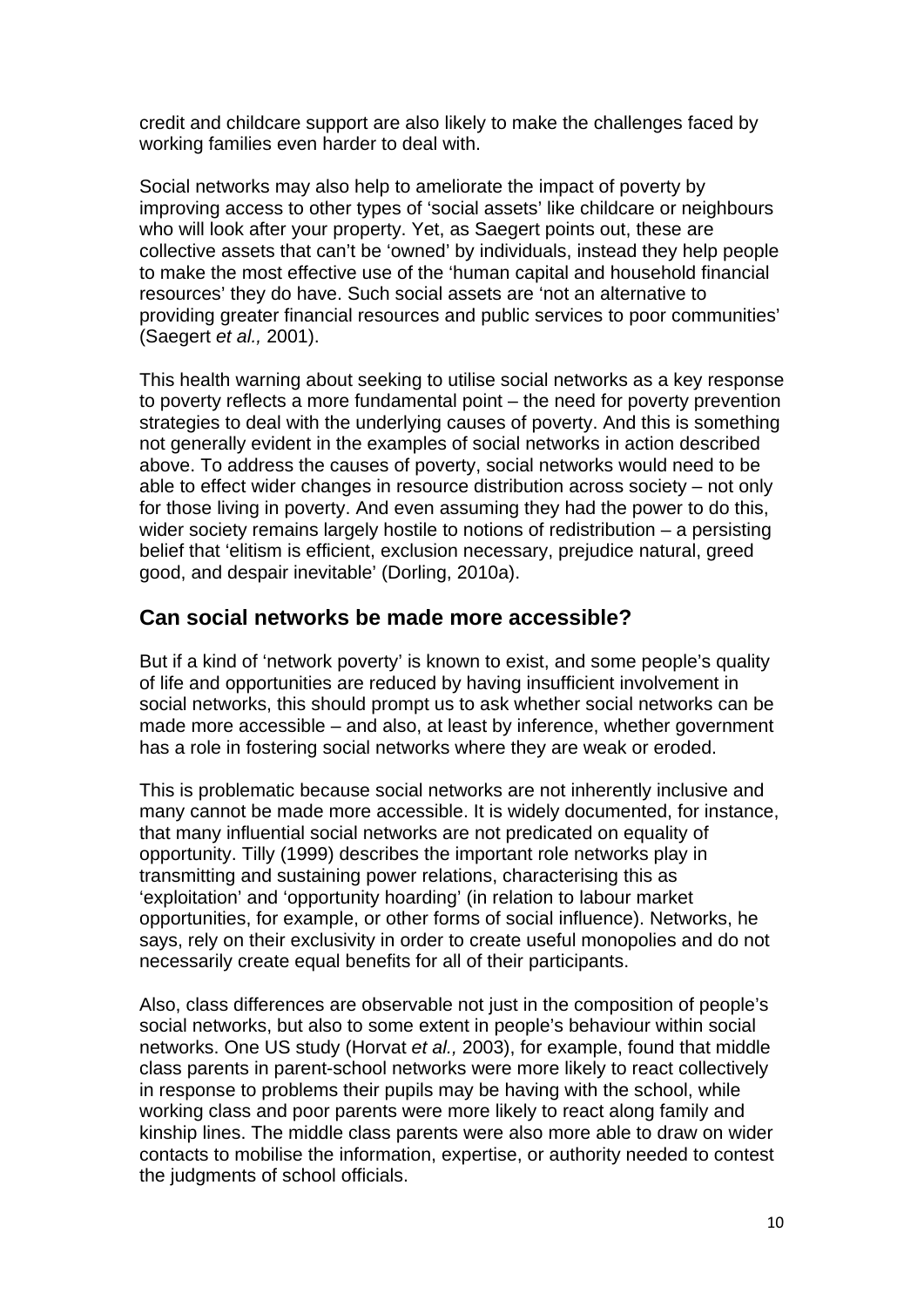Whether government has a role to play in supporting or indeed creating social networks is not extensively explored in the literature, but the inadvertent impact that policy interventions can have – for both good and bad – on social networks is a key issue. One example is that of job training programmes. Typically, job training and advice programmes bring unemployed people into contact only with other unemployed people, and any social networking opportunities that might result in producing employment prospects are consequently minimal. Moreover, few job training programmes impart the kinds of skills that people need to build valuable networks of weak ties (such as those gained via interaction with potential employers). This is just one example of the way that well-intentioned policy can inadvertently damage or reduce social network opportunities (Perri 6, 1997; Gallie, 1994).

A further example is the way that funding under the previous government (and indeed successive governments prior to that) was used to encourage and support the formation of networks of BME voluntary and community groups. Ostensibly this was intended to provide BME-led organisations and the communities they serve with a stronger voice in decision-making and policy, but arguably it served primarily to emphasise 'BME identity' over and above other things (e.g. poverty and unemployment). This reduced the likelihood that BME organisations would form useful working alliances with other groups – such as gender or disability equality groups – that are also working to address the systemic reasons for poverty and inequality in society. Requiring networks to deliver outcomes and targets closely linked to public policy also, to some degree, hampered the independent development of the sector (Afridi and Warmington, 2009). Perhaps there is no substitute for the type of real connectedness and motivation that is evident when people organise with a particular cause in mind (Gladwell, 2010).

Taking full advantage of the opportunities that social networks might create may also be problematical for those who lack other resources – personal skills, finance, the ability to attend a distant job interview in a decent suit. The transaction costs of utilising network opportunities therefore differ from person to person, and in this regard it may be the case that social networks best assist those who are already well-equipped to help themselves. While this may well be in line with emerging Coalition Government 'Big Society' ideas, whether it is a successful recipe for equality and greater social justice is another matter entirely. People may be offered opportunities, but they do not all start from the same place, and additional training or financial support may be required in order to enable some to capitalise on such opportunities.

But network participation can limit or modify individuals' behaviour in other ways too – by reducing personal autonomy. Sen (2006) cites the example of the newly-arrived immigrant woman who relies heavily on her family and friend-based networks for support and social protection, but is assigned a particular gender role within those networks and is consequently unable to benefit from the free education that her new country offers. Despite important developments in understanding the level of 'autonomy' people have when they face poverty and disadvantage (Vizard *et al.,* 2010), the role of social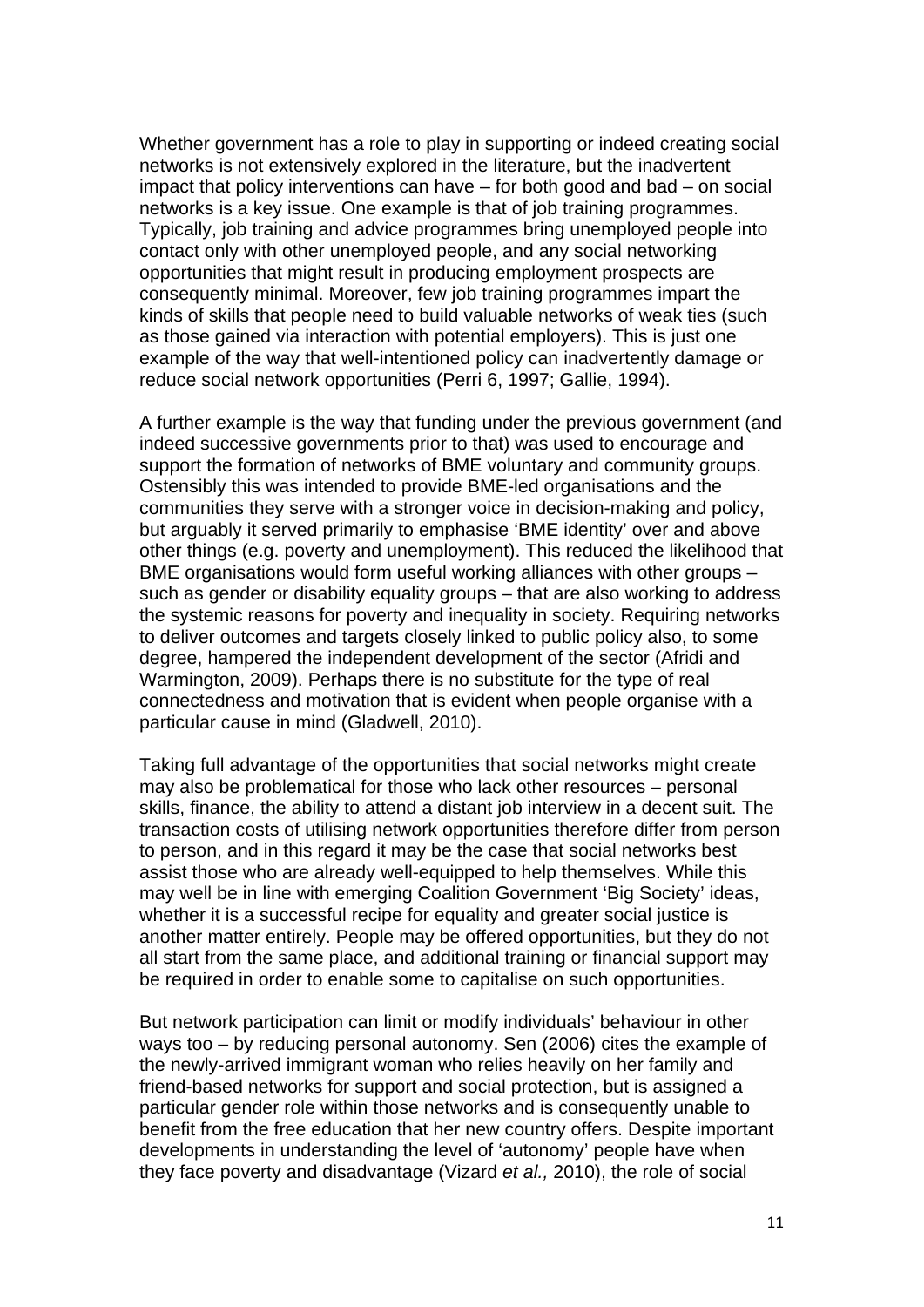networks in shaping or limiting that autonomy remains an important yet relatively unexplored avenue of study, as does the degree to which network members feel they have individual agency to shape the direction of their network and use it for their benefit.

Social networks also have the potential to normalise low expectations and reinforce negative, socially damaging behaviours as well as positive 'prosocial' behaviours. Even Putnam has noted that social capital has a 'dark side' (Putnam, 2003). For example, those without adequate financial resources to buy things – especially but by no means solely the young – may feel pressure to engage in alternative consumptive activity (often using credit at astronomical levels of interest), or to compensate for their lack of purchasing power by taking others' possessions (Miles, Cliff and Burr, 1998).

In some circumstances, social networks may also impose costs on other members of the community. Research into drug misuse, for instance (May *et al*., 2005; Shaw *et al*., 2007), indicates that while drug dealing markets form readily in fragmented communities where social capital is weak or nonexistent, they can also form in communities where family and social ties are strong. In the former case, they develop as a consequence of neglect and inertia; but in the latter, they develop because strong social networks can also result in a form of 'collective socialisation' in which negative or anti-social behaviours become not merely tolerated but the norm.

Improving the ability of people to use social networks to their full effect will require training, financial support, a greater understanding of the 'autonomy' people have within networks and a range of investments that have thus far been associated with activities of the welfare state. There is no short cut or substitute to this kind of investment that we have identified. Helping individuals to break into social networks that have hitherto remained exclusive may be beyond the reach of government entirely. Some of those networks rely on their exclusivity and have direct control over the use of resources that affect others in society. That does not make the need to limit the effect of the 'old boys' network' and the inequality it represents any less pressing. It just recognises the places public policy has not yet been able to reach.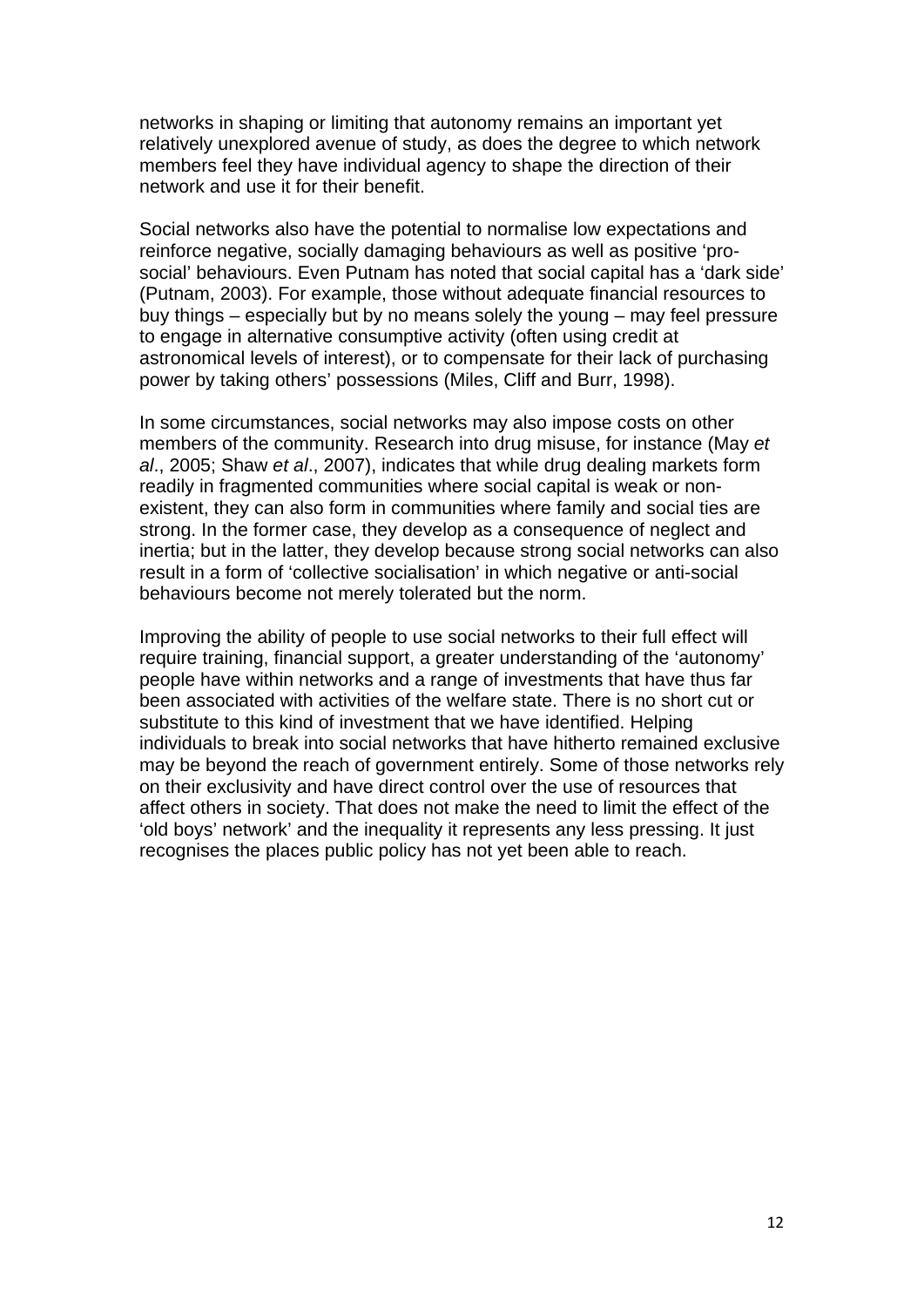### **Conclusions and recommendations**

#### **Conclusions**

Social networks, then, have an undeniable importance to personal and collective well-being. It is now widely recognised, for instance, that loneliness and a lack of social networks play a key part in determining personal outcomes, and contribute to positive mental health. Social isolation is a mounting problem, and recent research by the Cabinet Office found that around 2.9m people in Britain say that they lack someone to listen, someone to help in a crisis, someone to relax with, someone who appreciates them, or someone to count on to offer comfort (Cabinet Office, 2010).

And yet there is little consistent evidence to suggest that social networks offer a reliable means of lifting people out of poverty. It would be more accurate to summarise the situation as follows. Social networks help. There is ample evidence to indicate that the lives of some people are improved, and their financial and other hardships ameliorated, by the mutual support provided by social networks. Similarly, there is ample evidence to indicate that isolation and a lack of social networks for many represents an additional kind of impoverishment – 'arguably just as serious a problem as being poor in cash' (Young Foundation, 2009). But there is little evidence to suggest that poverty can be 'solved' by participation in social networks.

Nonetheless, in a period of unprecedented austerity, the potential that social networks have to provide practical and emotional support – support that helps people 'get by', that helps build coping strategies – is clearly vital.

When the Coalition Government first outlined its plans for the Big Society there was perhaps at least some agreement that the kinds of things suggested – more volunteering, helping your neighbour, improving the degree of power and control people have over decisions about public services, people taking a more active role in their local communities – was a good thing.

Yet over the last few months in particular, as the full scale and speed of the government's austerity measures and public service spending cuts has become apparent, there has been a marked shift in public attitudes. Many are now recognising that we have to have a Big Society because in many areas public services will be massively reduced or simply won't be there. There are some things – that if we want them – we will have to do ourselves.

The disproportionate impact of the government's spending cuts on women (Fawcett Society, 2010) and on the poorest in society – recent research estimates that the poorest will be hit thirteen times harder than the richest (Horton and Reed, 2010) – is well-documented. But the impact of current austerity measures – including the cutting or termination of many programmes under which social welfare services have previously been delivered, in many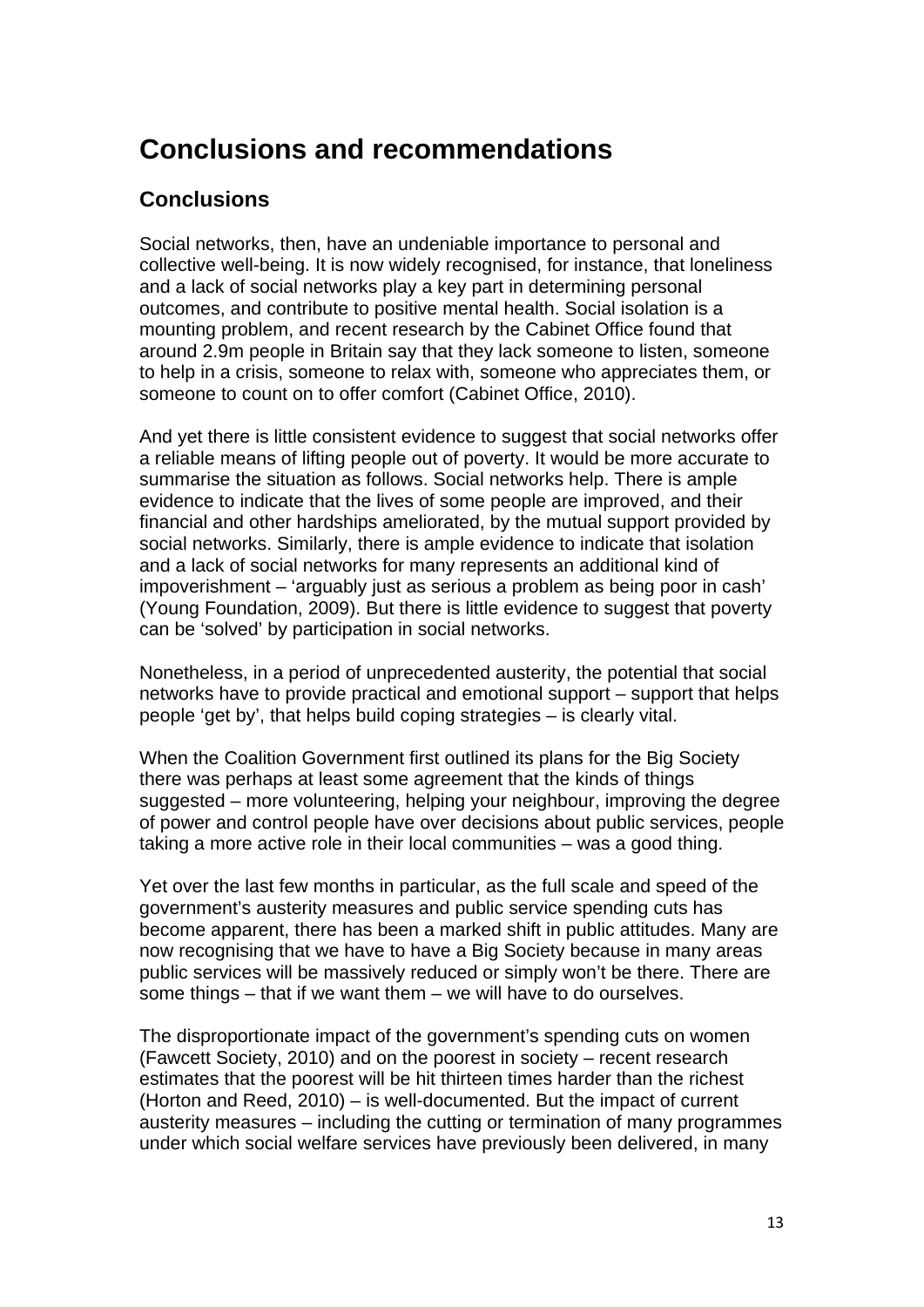cases by voluntary and community groups – on civil society and its organisations has received less coverage in the mainstream media.

The gravity of the situation was well-illustrated in a recent *Guardian* article by Polly Toynbee (2011). She estimates that so far the voluntary and community sector has lost sources of income totalling some £4.5bn. This is money that has previously helped pay for the delivery of local services, including children's centres, elderly visiting, youth work and family support. One youth centre she cites has already laid-off half its staff as 80 per cent of its funding – drawn from 48 different funding streams and programmes – has evaporated. At precisely the moment when mutual support and the potential of social networks assumes vital new significance, civil society – the very heart of the Big Society – is being eroded by the current mix of public spending cuts and laissez-faire economic and social policies pursued by the government.

And as the axe falls on local voluntary and community groups, there will be an inevitable impact on the social networks they have encouraged, helped build up and often provided a focal point for.

It is against this backdrop that any rethinking of the role and importance of social networks now needs to take place.

#### **Recommendations**

Social capital generated through social networks is not a substitute for financial resources – and by and large, it is only those with sufficient financial resources that think it is. Investment, then, is still required. Where social networks do help people in poverty, there is no short cut or substitute for the kind of state-funded investments that have helped people to capitalise on the social networks they do have (training, financial support and effective equality practice).

Similarly, where approaches to delivering state programmes have inadvertently damaged or eroded social networks they could be improved. Service users haven't necessarily challenged this when it happens, partly because they have come to expect it. It is reinforced by our society that remains class-based. Yet take the example of the Government's new integrated welfare to work programme. Would it not be useful to assess providers of those services in terms of whether they had helped people to build and use informal contacts so that they could more easily secure jobs (rather than placing unemployed people only in touch with other unemployed people)?

Introduction of a universal benefit credit also offers opportunities. The benefit system has historically encouraged unemployed people to seek work through largely formal support mechanisms (job centres, vocational training). This is despite the fact that many who do find work do so through informal contacts and networks. A mixture of support to access formal and informal routes to employment, the kinds of approaches pursued by Community Links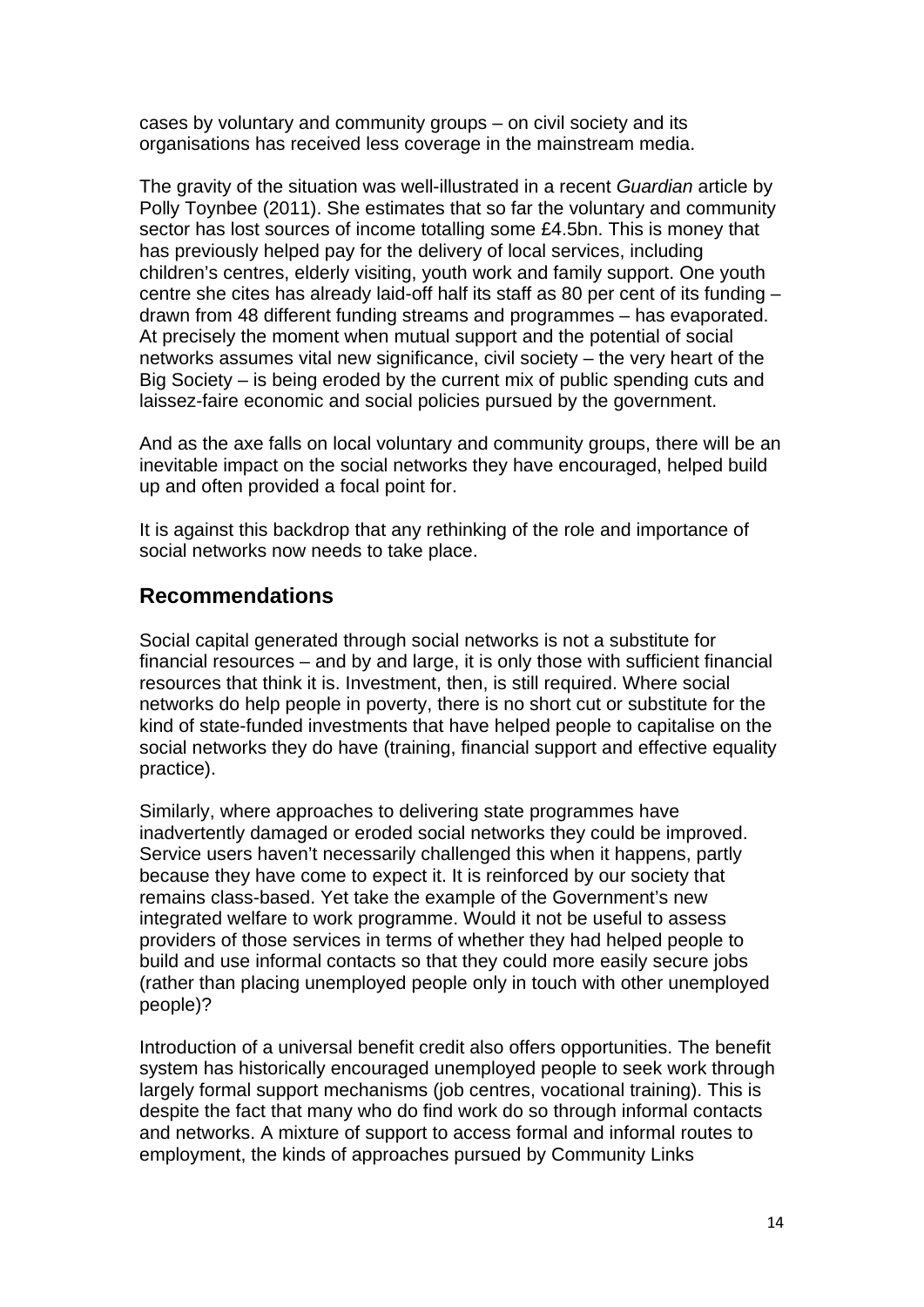(described above) may help to avoid doing inadvertent damage to social networks too.

Yet these examples of relatively minor adjustments to public policy and service delivery somewhat pale into insignificance when set against the impact that public spending cuts and the slashing of benefits have on those for whom the welfare state is most necessary.

This will be felt most heavily by the poor. Social mobility is already reduced as a direct result of income inequality in our society. Poorer people simply can't catch up at the rate required partly because the richer keep getting richer. Large-scale structural interventions and changes in our values and beliefs are required if we are to address the causes of recurrent poverty and inequality in society. Yet a frank and open discussion about the re-distribution of those resources we do have as a society seems far from likely given the current economic and political climate. This is a missed opportunity. That discussion is perhaps more pressing than ever.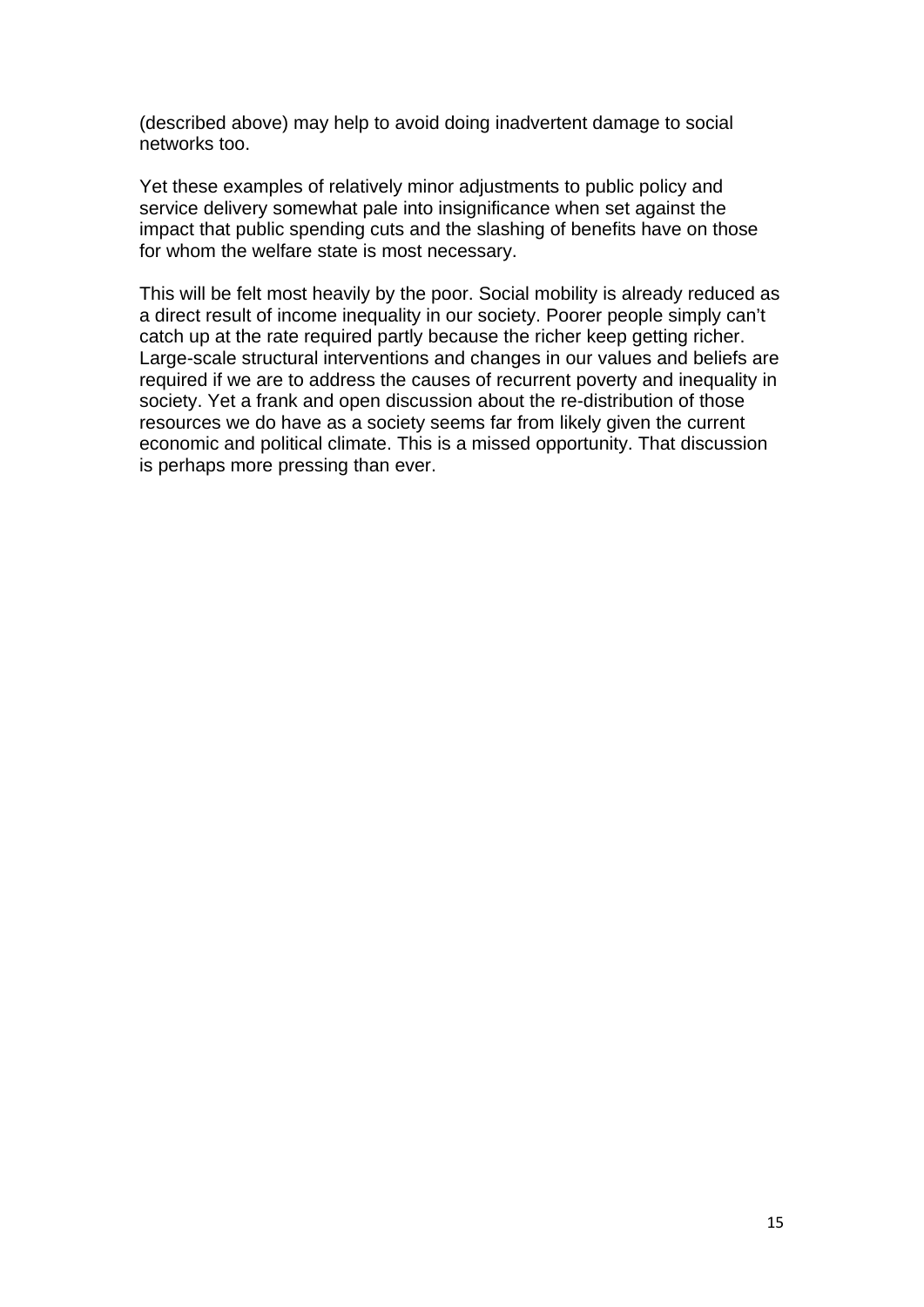### **References**

Afridi, A. and Warmington, J. (2009) 'The Pied Piper: The BME third sector and UK race relations policy'. Birmingham: brap.

Bamfield, L and Horton, T. (2009) 'Understanding attitudes to tackling economic inequality'. York: JRF.

Batty, E. and Cole, I. (2010) 'Resilience and the recession in six deprived communities: Preparing for worse to come?'. York: JRF.

Broome, S., Jones, A. and Rowson, J. (2010) 'Connected Communities: How social networks power and sustain the Big Society'. RSA Projects.

Bryant, L. (2010) Social networks and the connective tissue of a Big Society [www.headshift.com/blog/2010/07/social-networks-and-the-connec.php](http://www.headshift.com/blog/2010/07/social-networks-and-the-connec.php)

Cabinet Office (2010) State of the nation report: poverty, worklessness and welfare dependency in the UK.

Calvo-Armengol, A. and Jackson, M.O. (June 2004) 'The Effects of Social Networks on Employment and Inequality', in *The American Economic Review*, Vol. 94, No. 3, pp. 426–454.

Carr, D. *New Yorker* (9 November 2008) 'How Obama tapped into social networks' power': <http://www.nytimes.com/2008/11/10/business/media/10carr.html>

Cattell, V. (May 2001) 'Poor people, poor places, and poor health: the mediating role of social networks and social capital,' in *Social Science & Medicine*, Volume 52, Issue 10, pp. 1501–1516.

Christakis, N. and Fowler, J. (2010) *Connected: The Amazing Power of Social Networks and How they Shape our Lives.* London: Harper Collins.

Crisp, R. and Robinson, D. (September 2010) 'Family, Friends and Neighbours: Social Relations and Support in Six Low Income Neighbourhoods'. York: JRF.

Dorling, D. (2010) *Injustice: Why Social Inequality Persists*. Bristol: Policy Press.

Dorling, D. (2010) 'The Fabian Essay: The myth of inherited inequality,' in *Fabian Review*, Vol. 122, no. 1, pp.19–21.

English Islam Times (5 December 2010) 'Interview with UK Uncut': [www.islamtimes.org/vdcj8hex.uqeioz29fu.html](http://www.islamtimes.org/vdcj8hex.uqeioz29fu.html)

Fawcett Society (2010) 'The budget, the comprehensive spending review and women': [www.fawcettsociety.org.uk/index.asp?PageID=1171](http://www.fawcettsociety.org.uk/index.asp?PageID=1171)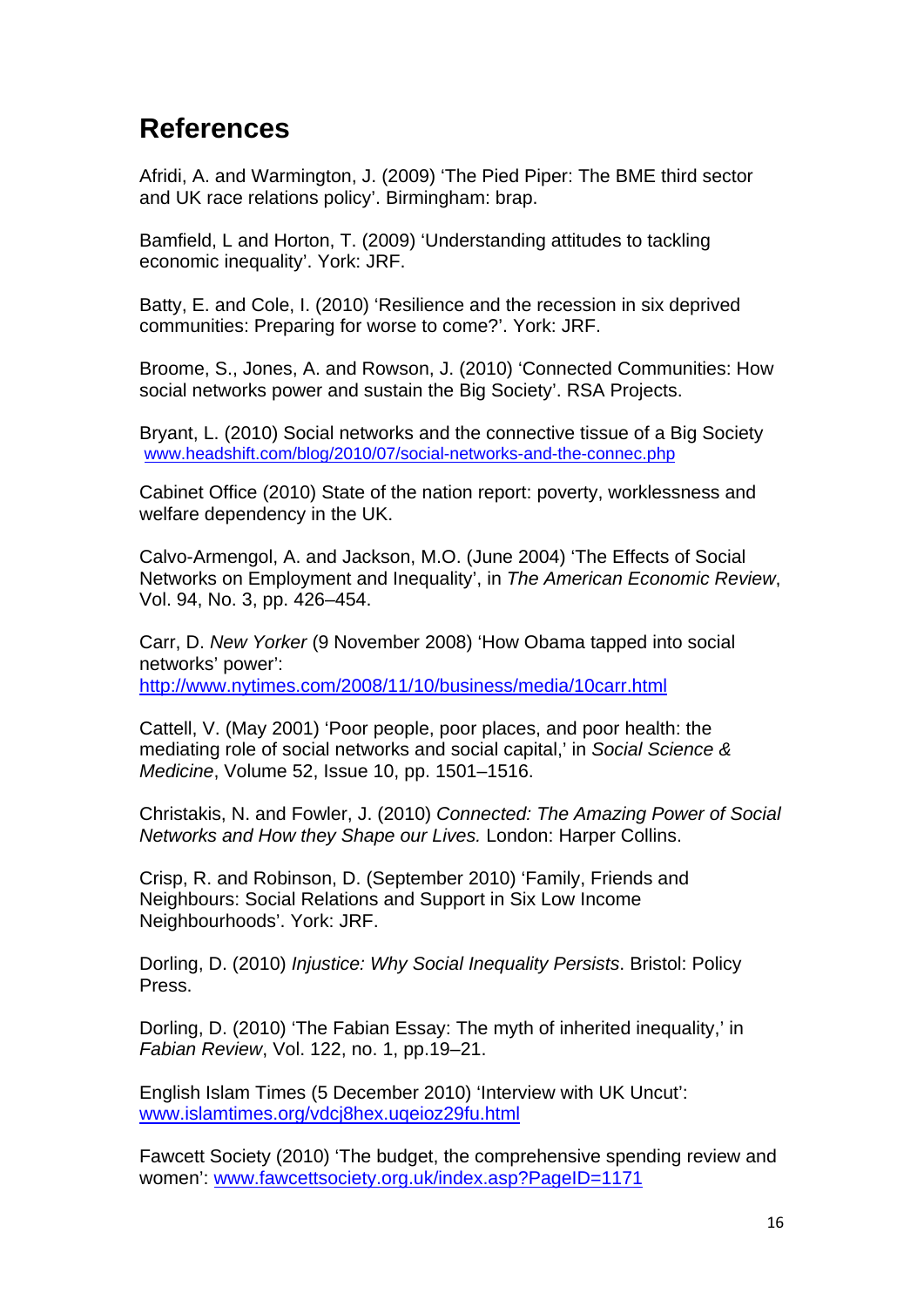Feld, S. (1981) 'The focused organization of social ties', *American Journal of Sociology*, Vol 86, no. 5, pp. 1015–1035.

Fernandez, R.M. *et al*., (March 2000) 'Social Capital at Work: Networks and Employment at a Phone Center', *American Journal of Sociology*, Vol. 105, Issue 5, pp. 1288–1356.

Gallie, D., Cheng, Y., Tomlinson, M. and White, M. (1994) 'The Employment Commitment of Unemployed People' in White, M., *Unemployment and Public Policy in a Changing Labour Market*. London: Policy Studies Institute.

Gladwell, M. (4 October 2010) *New Yorker*, 'Small Change: Why the revolution will not be tweeted': [www.newyorker.com/reporting/2010/10/04/101004fa\\_fact\\_gladwell](http://www.newyorker.com/reporting/2010/10/04/101004fa_fact_gladwell)

Granovetter, M.S. (May 1973) 'The strength of weak ties' in *American Journal of Sociology*, Vol. 78, Issue 6, pp. 1360–1380.

Gilchrist, A. (2004) 'Developing the well-connected community' in McCarthy *et al*., (2004), Network Logic.

Herlitz, L. and Jones, S. (2009) *Unfamiliar Territory: Adult services 'thinking family' – creating opportunities for people caught up in a cycle of crisis, crime and mental illness, to transform their lives*, Revolving Doors Agency.

Hetherington, P. (23 July 2008) *The Guardian*, 'Just the Job': [www.guardian.co.uk/society/2008/jul/23/socialenterprises.socialexclusion](http://www.guardian.co.uk/society/2008/jul/23/socialenterprises.socialexclusion)

Hills, J. *et al*., (2009) *Poverty, Inequality and Policy since 1997.* York: JRF.

Hoff, A. (Oct 2008) *Tackling Poverty and Social Exclusion of Older People – Lessons from Europe*. Working paper 308, Oxford Institute of Ageing.

Horton, T. and Reed, H. (2010) *Where the money goes: how we benefit from public services*. TUC. [www.tuc.org.uk/extras/wherethemoneygoes.pdf](http://www.tuc.org.uk/extras/wherethemoneygoes.pdf)

Hutton, W. (1995) *The State We're In*. London: Jonathan Cape

Julius Wilson, W. (1996) *When Work Disappears: The World of the New Urban Poor*. Knopf.

Leadbeater, C. (2007) *Social software for social change: A discussion paper for the Office of Third Sector*, OTS/Cabinet Office.

McNamara Horvat, E., Lareau, A. and Weininger, E.B. (2003) 'From Social Ties to Social Capital: Class Differences in the Relations between Schools and Parent Networks' in *American Educational Research Journal*, 40/No. 2, pp. 319–351.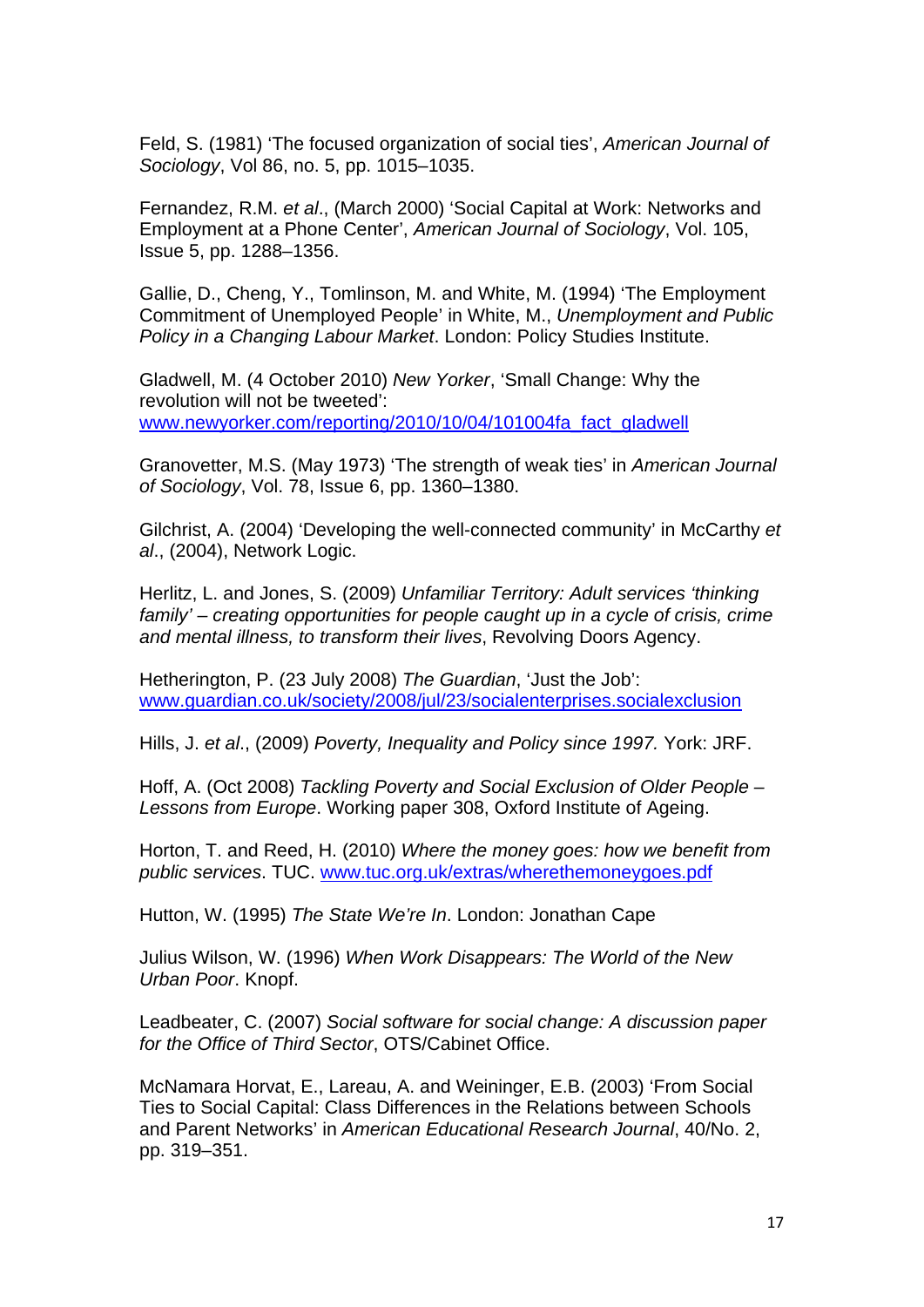May, T. *et al.* (2005) Understanding drug selling in communities: Insider or outsider trading? York: JRF.

McCarthy, H., Miller, P. and Skidmore, P. (eds.) (2004) *Network Logic: Who governs in an interconnected world?*, Demos.

McPherson, M., Smith-Lovin, L. and Cook, J.M. (2001) 'Birds of a feather: Homophily in social networks' in *Annual Review of Sociology*, Vol. 27: pp. 415–444.

Miles, S., Cliff, D. and Burr, V. (1998) 'Fitting in and Sticking Out': Consumption, Consumer Meanings and the Construction of Young People's Identities, in *Journal of Youth Studies*, Vol. 1, issue 1: pp. 81–96.

Miller, P. (2004) 'The rise of network campaigning' in McCarthy *et al.*, Network Logic.

ONS (August 2010) Internet Access 2010, Households and Individuals [www.statistics.gov.uk/pdfdir/iahi0810.pdf](http://www.statistics.gov.uk/pdfdir/iahi0810.pdf) 

Pantazis, C., Gordon, D., and Levitas, R. (eds.) (2006) *Poverty and Social Exclusion in Britain: The Millennium Survey*, Policy Press.

Patsios, D. (2006) 'Pensioners, Poverty & Social Exclusion' in Pantazis, C., *et al*., *Poverty and Social Exclusion in Britain*.

Perri 6 (1997) *Escaping Poverty: From Safety Nets to Networks of Opportunity*, Demos.

Perri 6 (2004) 'Your friendship networks: are they any of the government's business?' in McCarthy *et al.,* Network Logic.

Piachaud, D. (2002) 'Capital and the Determinants of Poverty and Social Exclusion', CASE paper.

Portes, A. (ed.) (1995) *The Economic Sociology of Immigration: Essays on Networks, Ethnicity and Entrepreneurship,* Russell Sage Foundation.

Putnam, R. (2000) *Bowling Alone: The Collapse and Revival of American Community.* New York: Simon & Schuster.

Putnam, R. (2003) 'Remaking Society from the Outside in? Community in a changing America – a Sawyer Seminar' given by Robert Putnam, on the Culture Wars blog. [www.culturewars.org.uk/2003-02/putnam.htm](http://www.culturewars.org.uk/2003-02/putnam.htm)

Quatermain, S. (2008) 'Defining poverty and approaches to reducing it', Development Trusts Association website: [www.dta.org.uk/activities/campaigns/poverty/dtsandpoverty/sqpoverty](http://www.dta.org.uk/activities/campaigns/poverty/dtsandpoverty/sqpoverty)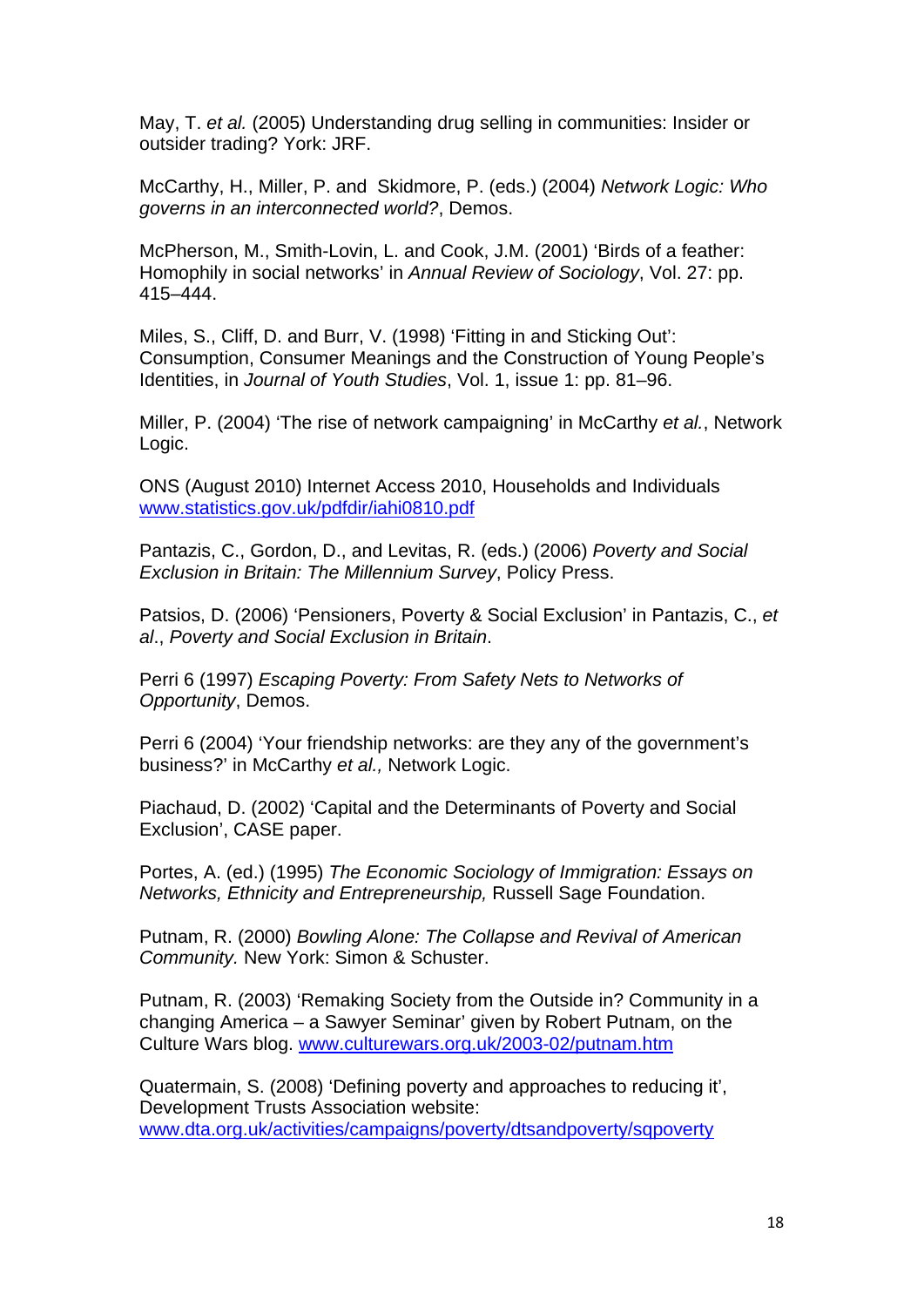Robinson, F., Else, R., Sherlock, M. and Zass-Ogilvie, I. (2009) 'Poverty in the media: being seen and getting heard'. York: JRF.

Saegert, S., Phillip Thompson, J., Warren, M.R. (2001) (eds.) *Social Capital & Poor Communities*. New York: Russell Sage Foundation.

Sampson, R.J. (2004) 'Networks and neighbourhoods: the implications of connectivity for thinking about crime in the modern city' in McCarthy *et al.,* Network Logic.

Sen, A. (2006) *Identity and Violence: The Illusion of Destiny*. London: Penguin.

Shaw, A. *et al.* (2007) 'Drugs and Poverty: A Literature Review', Scottish Drugs Forum for the Scottish Association of Alcohol and Drug Action Teams.

Shirky, C. (2010) *Cognitive Surplus: Creativity and Generosity in a Connected Age*. London: Allen Lane.

Small, M.L. (2009) *Unanticipated Gains: Origins of Network Inequality in Everyday Life*. Oxford: Oxford University Press.

Tilly, C. (1999) *Durable Inequality*. Berkeley: University of California Press

Tomlinson, M. and Walker, R. (2010) 'Recurrent poverty: the impact of family and labour market changes'. York: JRF.

Toynbee, P. (10 January 2011) *The Guardian*, 'So, Simon Hughes, what would it take for you to walk away?' [www.guardian.co.uk/commentisfree/2011/jan/10/simon-hughes-walk-away-](http://www.guardian.co.uk/commentisfree/2011/jan/10/simon-hughes-walk-away-from-coalition)

[from-coalition](http://www.guardian.co.uk/commentisfree/2011/jan/10/simon-hughes-walk-away-from-coalition)

Tweedie, N. (19 November 2009) *The Daily Telegraph*, How much power does Mumsnet have? [www.telegraph.co.uk/family/6600079/How-much-power-does-Mumsnet](http://www.telegraph.co.uk/family/6600079/How-much-power-does-Mumsnet-have.html)[have.html](http://www.telegraph.co.uk/family/6600079/How-much-power-does-Mumsnet-have.html)

Vizard, P., Evans, M., Holder, H. (2009), *Measuring Inequality: Autonomy- the degree of empowerment in decisions about one's own life*. CASE/University of Oxford.

Waldinger, R. (1997) 'Social Capital or Social Closure? Immigrant Networks in the Labor Market', Research Paper 26. Lewis Center for Regional Policy Studies, UCLA.

Wenger, C. (1997) 'Social networks and the prediction of elderly people at risk, Aging and Mental Health 1, no. 4,' in McCarthy *et al.* (2004) Network Logic.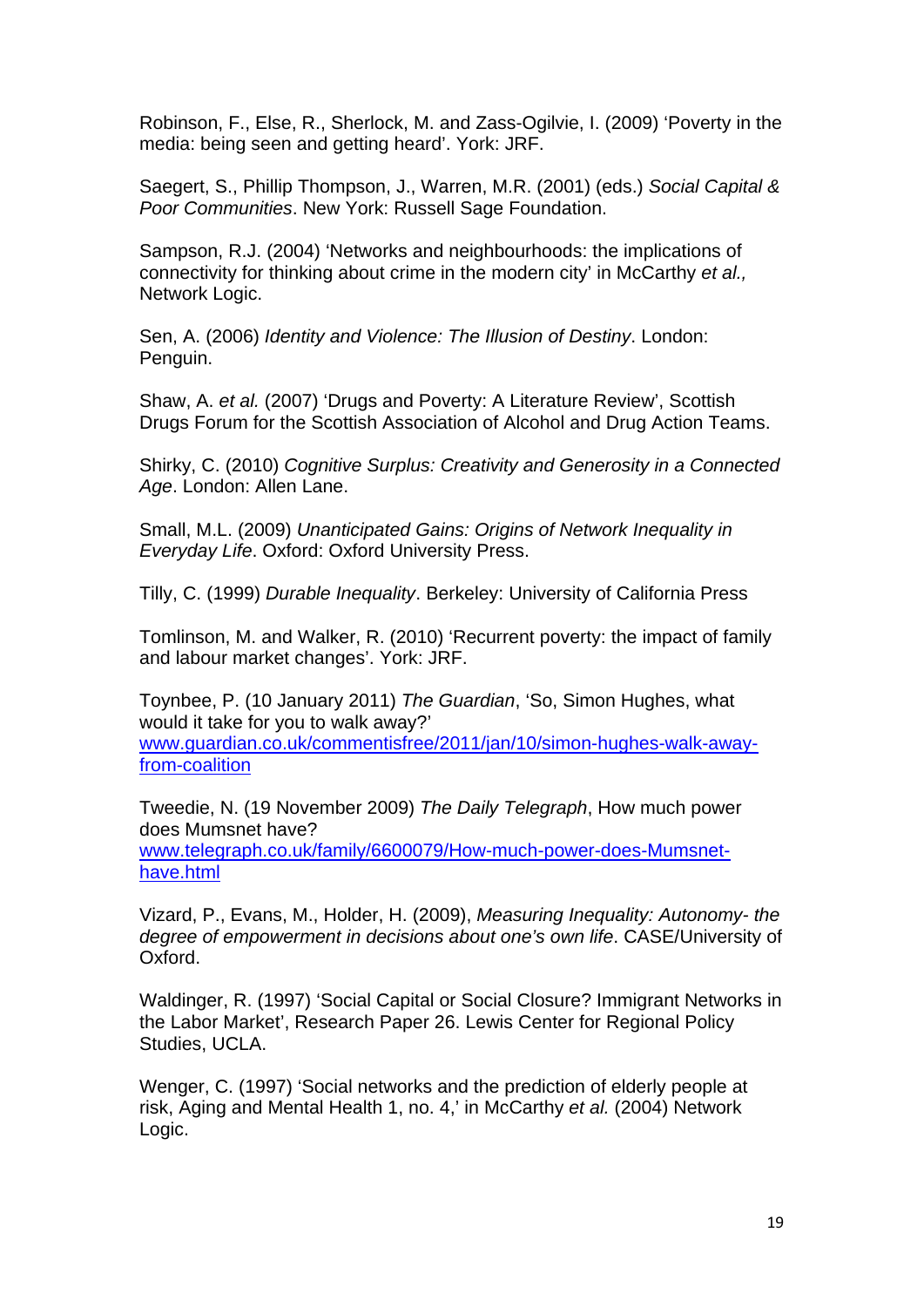Williams, R. (15 September 2010) *The Guardian*, 'Big Society facilitators are found within communities':

[www.guardian.co.uk/society/2010/sep/15/big-society-community-networks](http://www.guardian.co.uk/society/2010/sep/15/big-society-community-networks)

Young Foundation (2010) *Investing in Social Growth: Can the Big Society be more than a slogan*. London: Young Foundation.

Young Foundation (2009) *Sinking & Swimming: Understanding Britain's Unmet Needs*. London: Young Foundation.